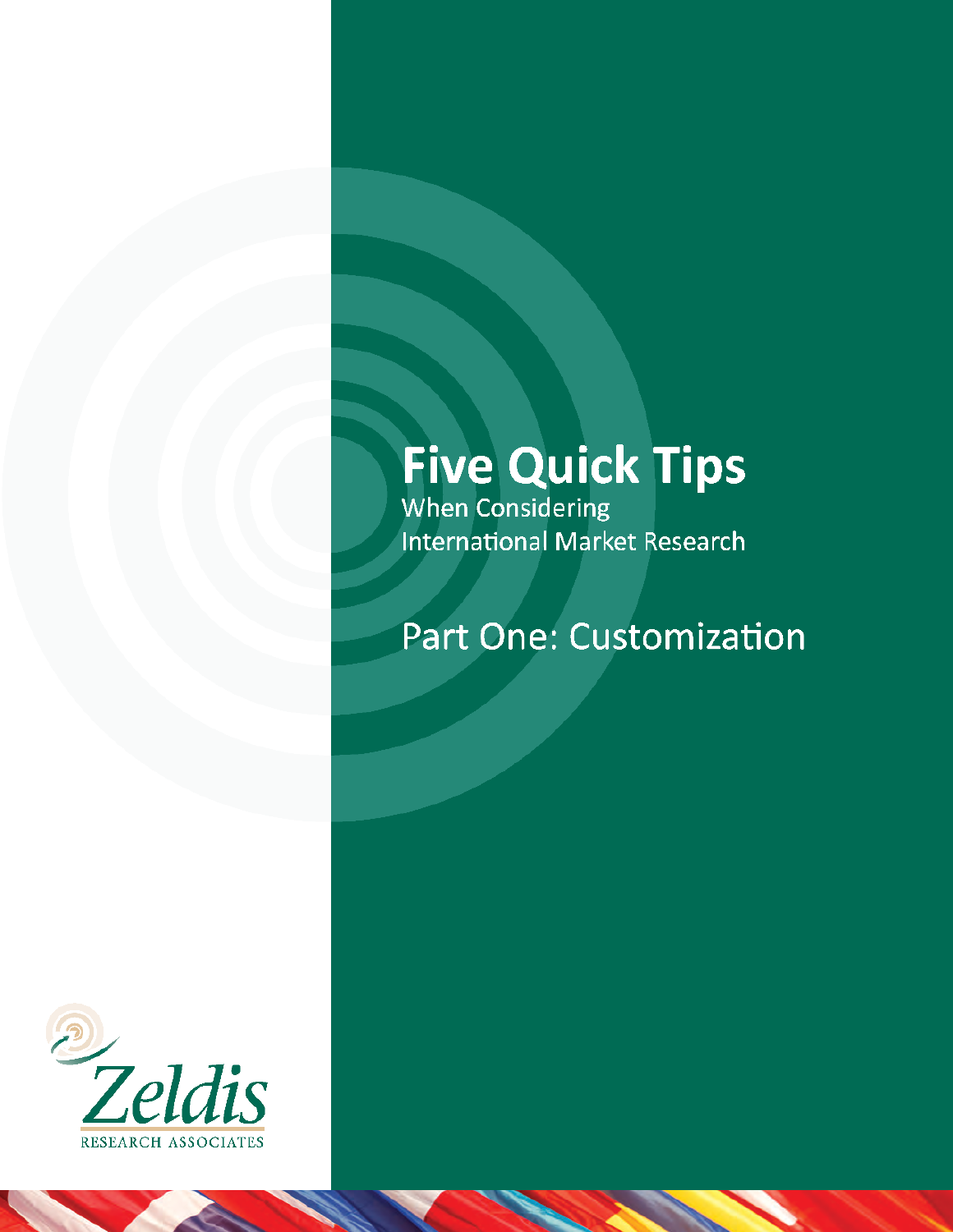*If your customer research needs are global, you've probably experienced varying levels of success working with vendors here and abroad to successfully meet your objectives. As a boutique research firm with broad and carefully-culled international resources, we've come up with some quick but critical points to consider about customization when embarking on a global market research project:*

#### Don't fall for the mythology that "the U.S. way is the only or best way, so let's duplicate the methodology abroad."

**1.**

**2.**

**3.**

**4.**

**5.**

- Cultural and geographical differences exist inside and outside a country (China has widely varying dialects and languages, for example.)
- Door-to-Door/Face-to-Face interviews are more customary than phone or Internet in some cultures, especially in the Third World.
- Personal contact can be perceived differently across cultures.

### Consider technological differences. Even though top-50 countries possess Internet penetration rates of 74-97%, the rest of the world averages 32%. (Source: Internet World Stats)

#### Ensure that your sample sources and interviews (quotas) reflect your country targets.

- Demography differences and population sizes vary from the US.
- A one-size-fits-all sampling frame will not make sense, given in-country differences.

#### Apply appropriate idioms, dialect and local language to your questionnaire instead of translating it literally.

- Extensive expertise in language and local knowledge are key to understanding subtle distinctions.
- Sometimes, but not always, English terminology acronyms are accepted (e.g., PC is accepted for personal computer)
- Extended families/dwellings are common in some cultures. (e.g., what is meant by "head of household" in a particular country or demographic?)
- Self-administered surveys and logic need to be carefully considered across countries.
- Some countries read their languages from right to left.

#### Take into account cultural differences when drawing meaningful inferences from survey results.

- In some countries, asking personal information such as ethnicity or income is sensitive and viewed as an intrusion.
- In some countries, asking questions about the government is frowned upon and can even be illegal.
- Ratings scales can be interpreted differently by country (some cultures rate lower on average than others).